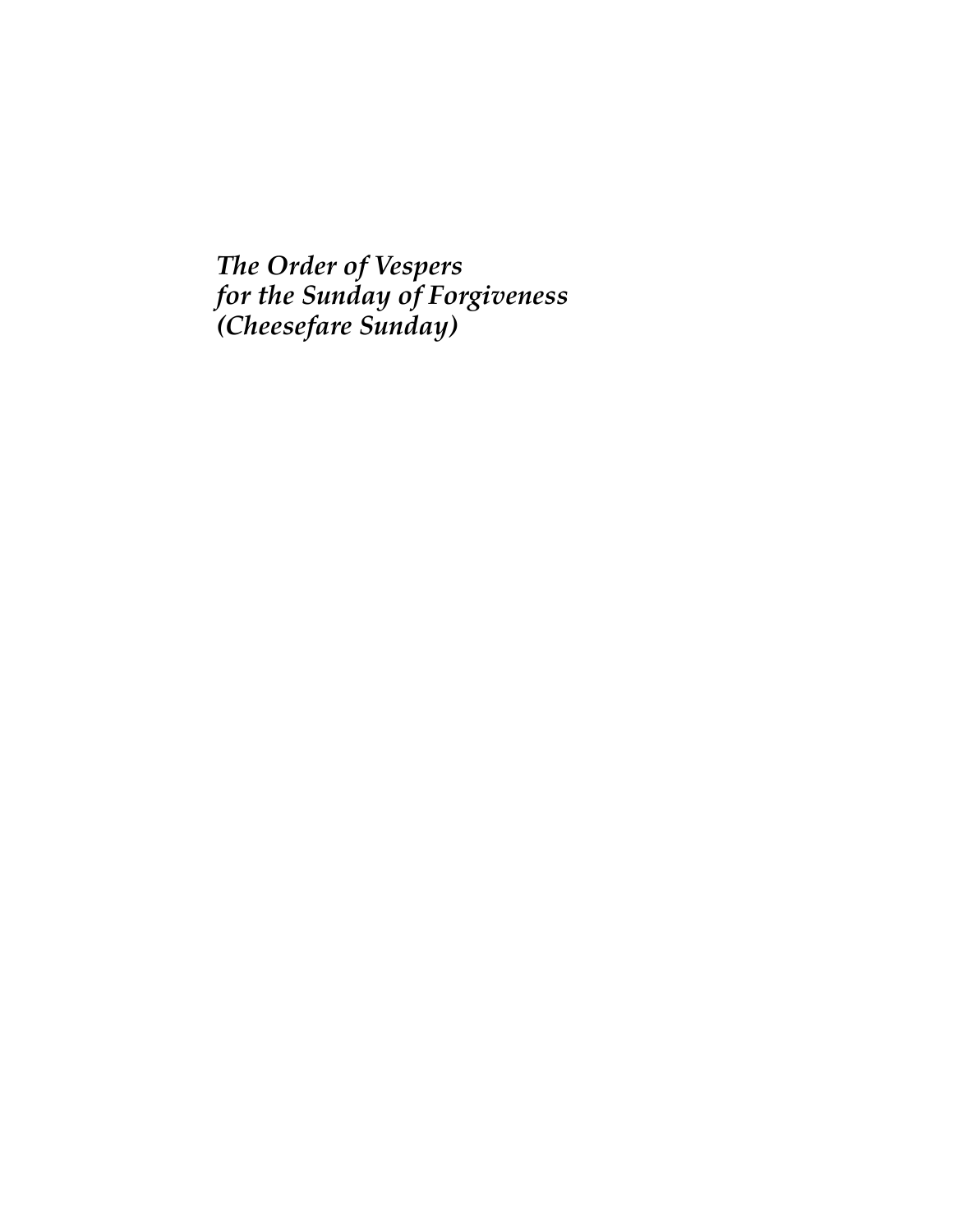**Priest:** Blessed is our God, always, now and ever and forever.



Our Father, who art in heaven, hallowed be thy name. Thy kingdom come, thy will be done on earth as it is in heaven. Give us this day our daily bread, and forgive us our trespasses as we forgive those who trespass against us, and lead us not into temptation, but deliver us *from* evil.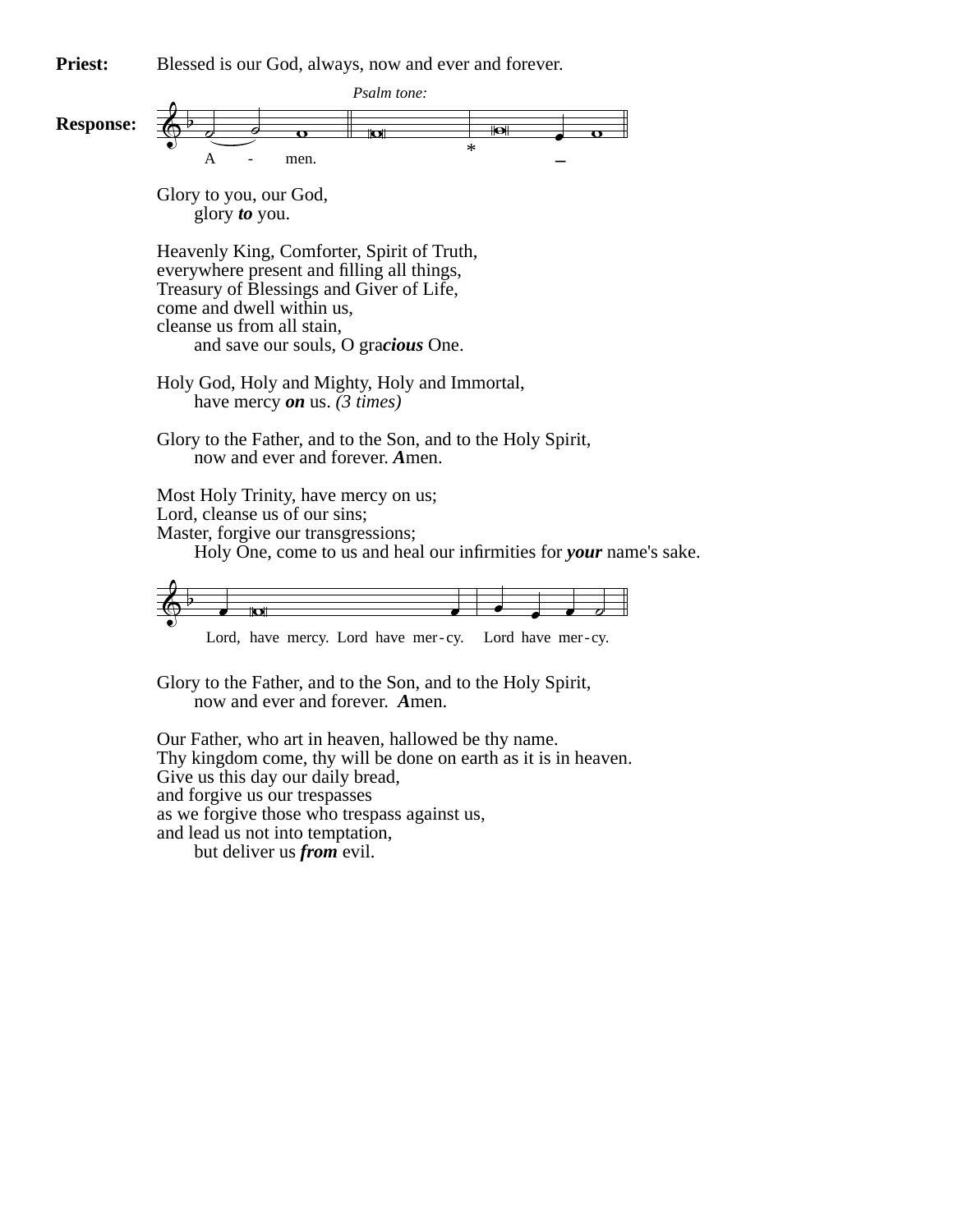For thine is the kingdom and the power and the glory, Father, Son, and Holy Spirit, now and ever and forever. **Priest:**



Glory to the Father, and to the Son, and to the Holy Spirit, now and ever and forever. *A*men.

#### **Call to Worship**



Come, let us worship and bow before the only Lord Jesus Christ, the King and our God.

# **Psalm 103**

Bless the Lord, O my soul! Lord my God, how great *you* are,

clothed in majesty and glory, wrapped in light as in *a* robe.

*Each time with a reverence:*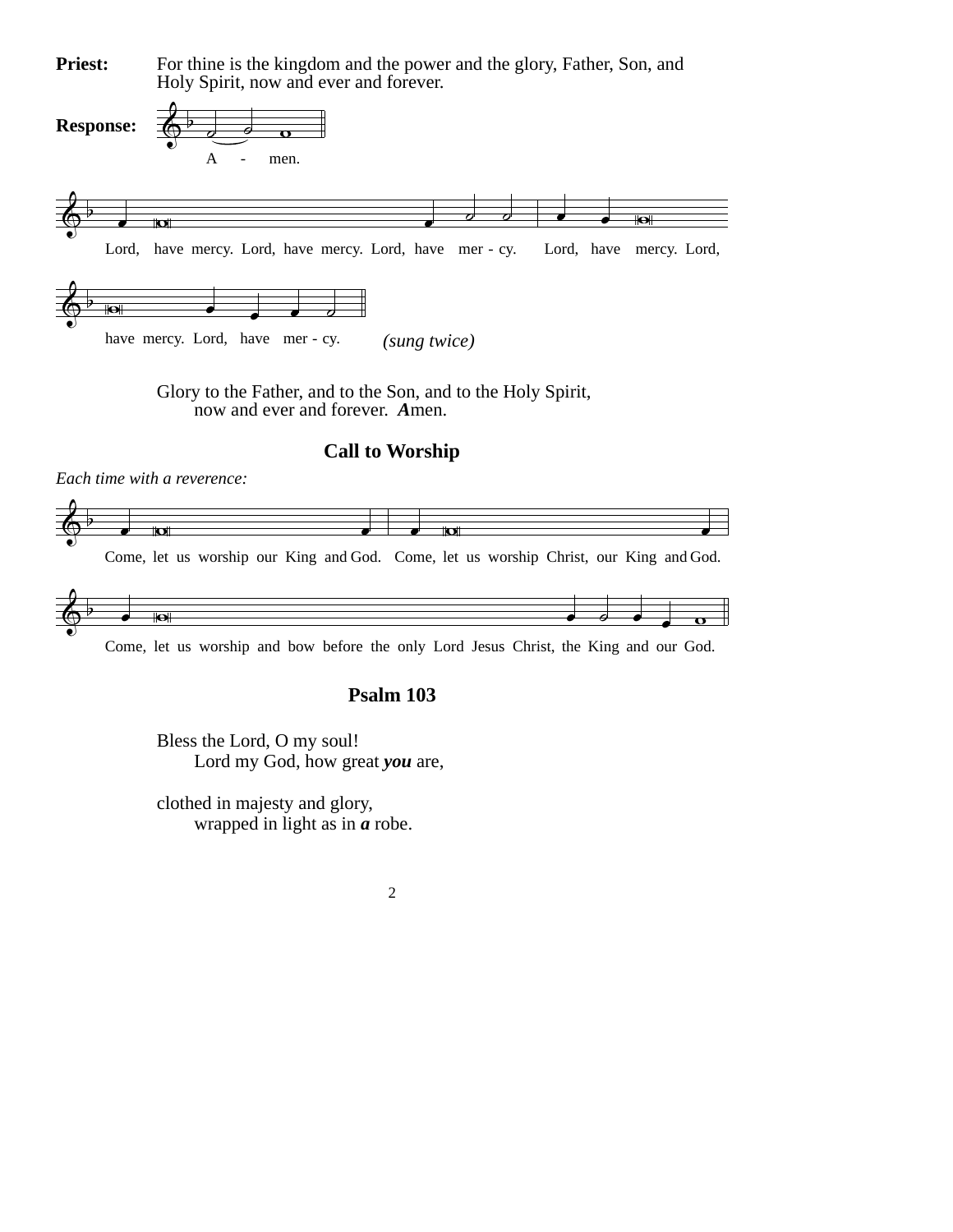You stretch out the heavens like a tent. Above the rains you build *your* dwelling.

You make the clouds your chariot, you walk on the wings of *the* wind;

you make your angels spirits and your ministers a flam*ing* fire.

You founded the earth on its base, to stand firm from age *to* age.

You wrapped it with the ocean like a cloak: the waters stood higher than *the* mountains.

At your threat they took to flight; at the voice of your thunder *they* fled.

They rose over the mountains and flowed down to the place which you had *ap*pointed.

You set limits they might not pass lest they return to cover *the* earth.

You make springs gush forth in the valleys; they flow in between *the* hills.

They give drink to all the beasts of the field; the wild asses quench *their* thirst.

On their banks dwell the birds of heaven; from the branches they sing *their* song.

From your dwelling they water the hills; earth drinks its fill of *your* gift.

You make the grass grow for the cattle and the plants to serve *man's* needs,

that he may bring forth bread from the earth and wine to cheer *man's* heart;

oil, to make his face shine and bread to strengthen *man's* heart.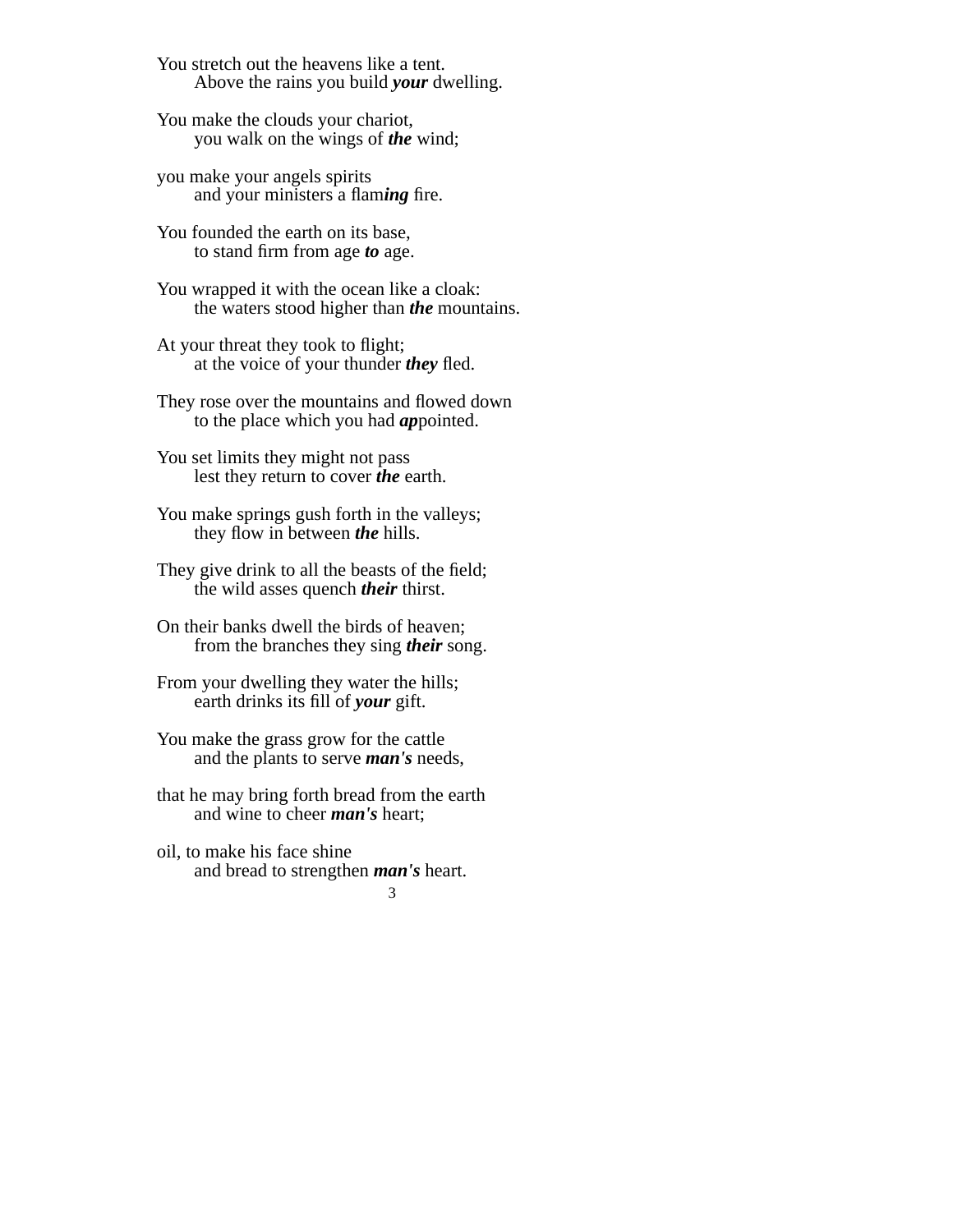The trees of the Lord drink their fill, the cedars he planted *on* Lebanon;

there the birds build their nests; on the treetop the stork has *her* home.

The goats find a home on the mountains and rabbits hide in *the* rocks.

You made the moon to mark the months; the sun knows the time for *its* setting.

When you spread the darkness it is night and all the beasts of the forest *creep* forth.

The young lions roar for their prey and ask their food *from* God.

At the rising of the sun they steal away and go to rest in *their* dens.

Man goes out to his work, to labor till eve*ning* falls.

How many are your works, O Lord! In wisdom you have made them all. The earth is full of *your* riches.

There is the sea, vast and wide, with its moving swarms past counting, living things great *and* small.

The ships are moving there, and the monsters you made *to* play with.

All of these look to you to give them their food in *due* season.

You give it, they gather it up; you open your hand, they have *their* fill.

You hide your face, they are dismayed; you take back your spirit, they die, returning to the dust from which *they* came.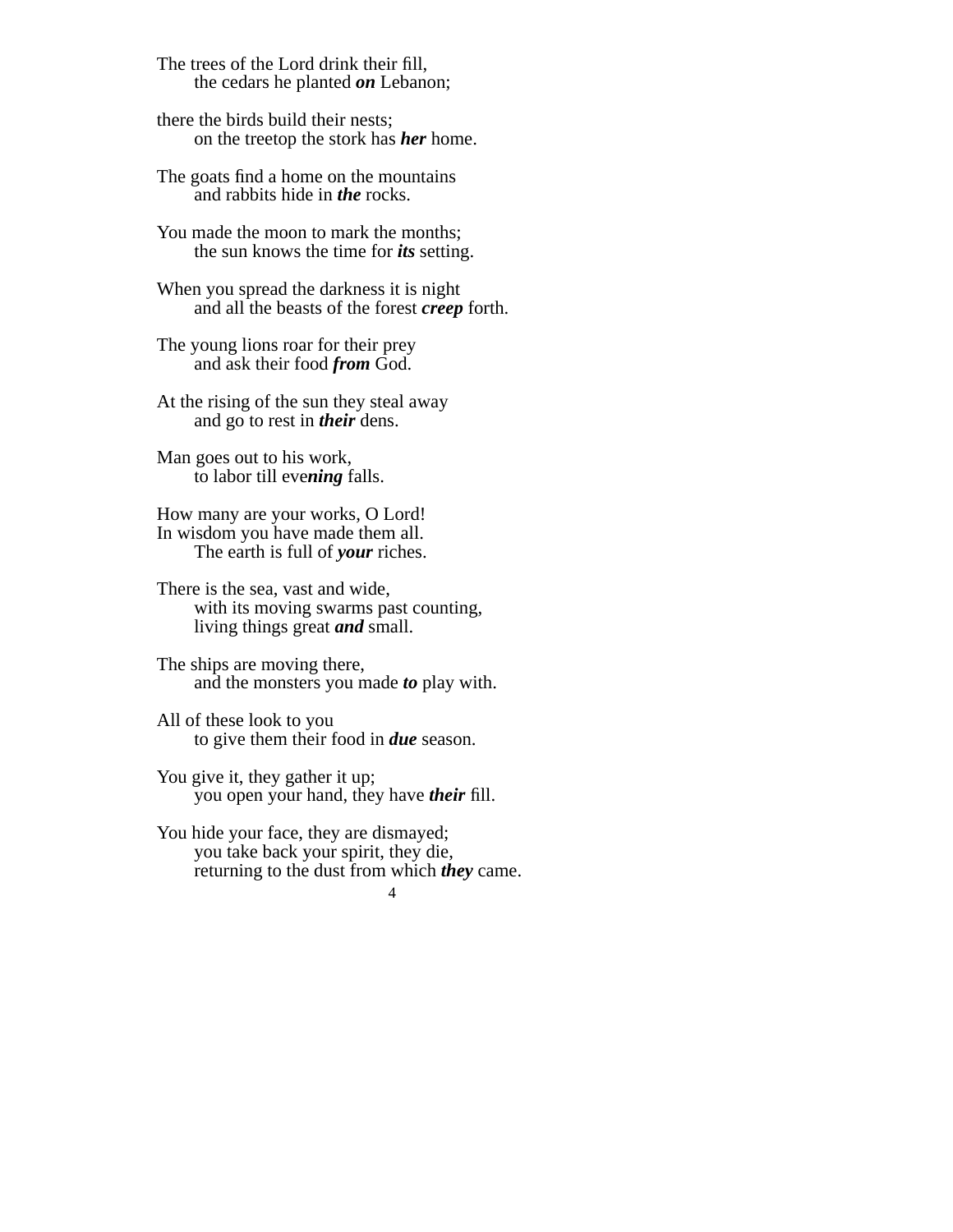You send forth your spirit, they are created; and you renew the face of *the* earth.

May the glory of the Lord last forever! May the Lord rejoice in *his* works!

He looks on the earth and it trembles; the mountains send forth smoke at *his* touch.

I will sing to the Lord all my life, make music to my God while *I* live.

May my thoughts be pleasing to him. I find my joy in *the* Lord.

Let sinners vanish from the earth and the wicked exist no more. Bless the Lord, O *my* soul. *And again:* You made the moon to mark the months;

the sun knows the time for *its* setting.

How many are your works, O Lord! In wisdom you have made *them* all.

Glory to the Father, and to the Son, and to the Holy Spirit, now and ever and forever. *A*men.

 *Three times, each with a reverence:* Alleluia! Alleluia! Alleluia! Glory to you, *O* God!

Alleluia! Alleluia! Alleluia! Glory to you, *O* God!



*The faithful are seated.*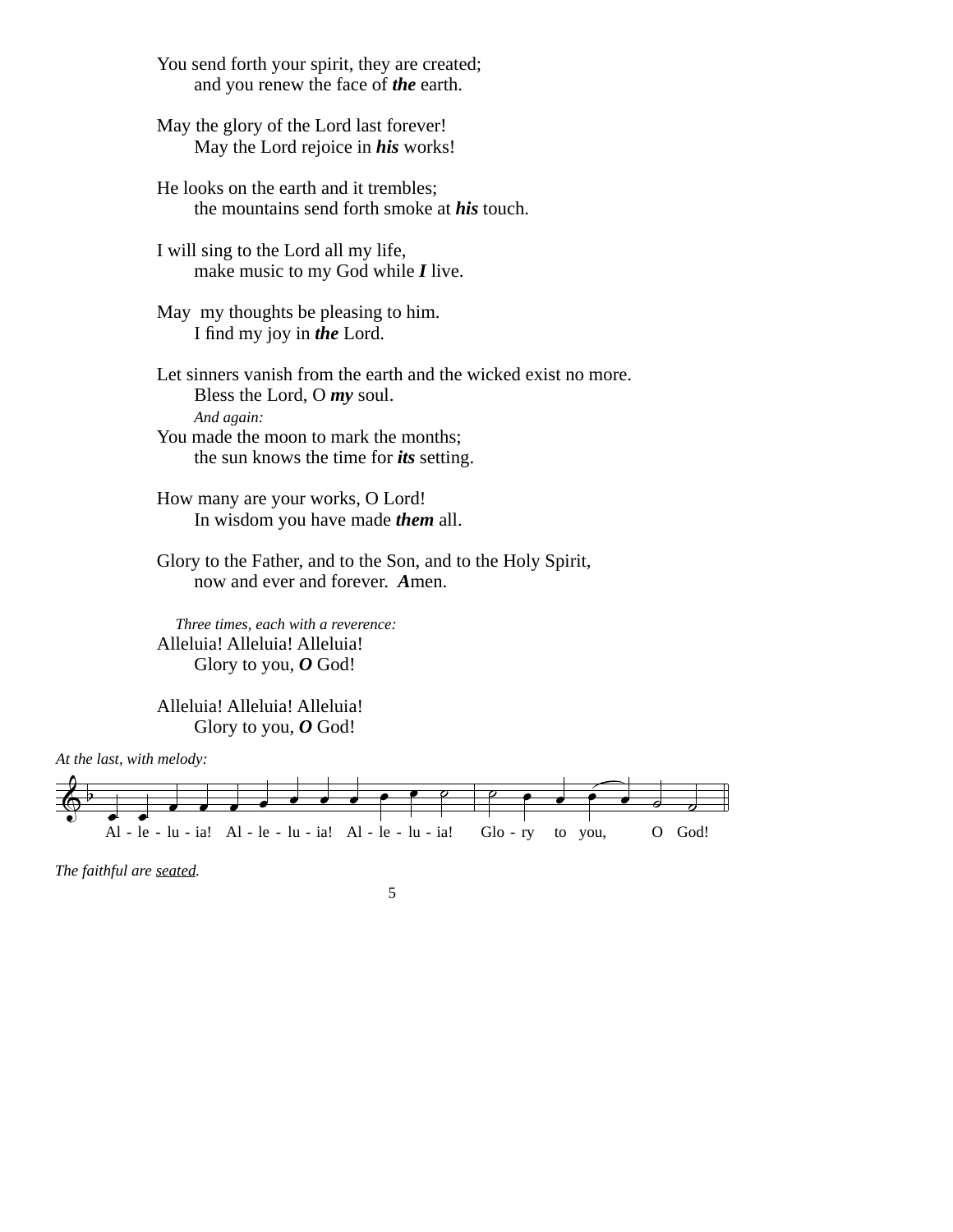# **Litany of Peace**

| Deacon:          | In peace, let us pray to the Lord.                                                                                                                                                                         |
|------------------|------------------------------------------------------------------------------------------------------------------------------------------------------------------------------------------------------------|
| <b>Response:</b> | 1. Lord,<br>have mer - cy.                                                                                                                                                                                 |
| Deacon:          | For peace from on high and for the salvation of our souls,<br>let us pray to the Lord.                                                                                                                     |
| <b>Response:</b> | $\bullet$ $\bullet$ $\bullet$ $\circ$ $\circ$<br>$2.$ Lord,<br>have mer - cy.                                                                                                                              |
| Deacon:          | For peace in the whole world, for the stability of the holy Churches of God,<br>and for the union of all, let us pray to the Lord.                                                                         |
| <b>Response:</b> | Lord, have mercy. $(1)$                                                                                                                                                                                    |
| Deacon:          | For this holy church and for all who enter it with faith, reverence,<br>and fear of God, let us pray to the Lord.                                                                                          |
| <b>Response:</b> | Lord, have mercy. $(2)$                                                                                                                                                                                    |
| Deacon:          | For our holy father, <i>(Name)</i> , pope of Rome, let us pray to the Lord.                                                                                                                                |
| <b>Response:</b> | Lord, have mercy. $(1)$                                                                                                                                                                                    |
| <b>Deacon:</b>   | For our most reverend metropolitan, (Name), for our bishop, (Name),<br>whom God loves, for the venerable presbyterate, the diaconate in Christ,<br>and all the clergy and people, let us pray to the Lord. |
| <b>Response:</b> | Lord, have mercy. $(2)$                                                                                                                                                                                    |
| Deacon:          | For our government and for all in the service of our country,<br>let us pray to the Lord.                                                                                                                  |
| <b>Response:</b> | Lord, have mercy. $(1)$                                                                                                                                                                                    |
| Deacon:          | For this city, for every city, community, and for the faithful living in them,<br>let us pray to the Lord.                                                                                                 |
| <b>Response:</b> | Lord, have mercy. $(2)$                                                                                                                                                                                    |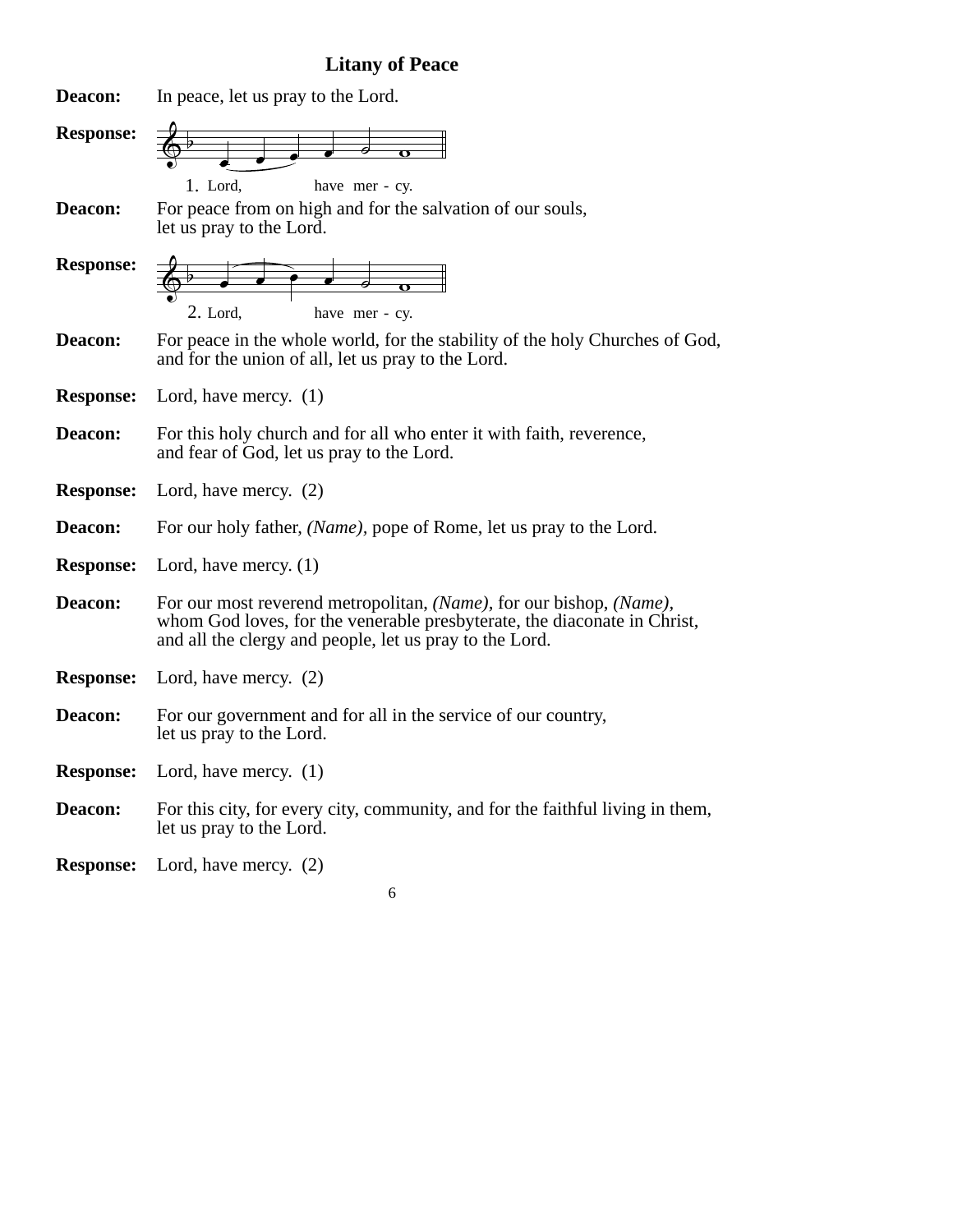| Deacon: | For favorable weather, for an abundance of the fruits of the earth,<br>and for peaceful times, let us pray to the Lord.                               |
|---------|-------------------------------------------------------------------------------------------------------------------------------------------------------|
|         | <b>Response:</b> Lord, have mercy. (1)                                                                                                                |
| Deacon: | For those who travel by sea, air, and land, for the sick, the suffering,<br>the captive, and for their safety and salvation, let us pray to the Lord. |
|         | <b>Response:</b> Lord, have mercy. (2)                                                                                                                |
| Deacon: | That we be delivered from all affliction, wrath, and need,<br>let us pray to the Lord.                                                                |
|         | <b>Response:</b> Lord, have mercy. (1)                                                                                                                |
| Deacon: | Protect us, save us, have mercy on us, and preserve us, O God,<br>by your grace.                                                                      |
|         | <b>Response:</b> Lord, have mercy. (2)                                                                                                                |
| Deacon: | Commemorating our most holy, most pure, most blessed and glorious Lady,<br>the Theotolics and even Uingin Many with all the soints let us commit      |

the Theotokos and ever-Virgin Mary with all the saints, let us commit ourselves and one another and our whole life to Christ our God.

**Response:** 
$$
\begin{array}{c|c}\n\hline\n\end{array}\n\qquad\n\begin{array}{ccc}\n\hline\n\end{array}\n\qquad\n\begin{array}{ccc}\n\hline\n\end{array}\n\qquad\n\begin{array}{ccc}\n\hline\n\end{array}\n\qquad\n\begin{array}{ccc}\n\hline\n\end{array}\n\qquad\n\begin{array}{ccc}\n\hline\n\end{array}\n\qquad\n\begin{array}{ccc}\n\hline\n\end{array}\n\qquad\n\begin{array}{ccc}\n\hline\n\end{array}\n\qquad\n\begin{array}{ccc}\n\hline\n\end{array}\n\qquad\n\begin{array}{ccc}\n\hline\n\end{array}\n\qquad\n\begin{array}{ccc}\n\hline\n\end{array}\n\qquad\n\begin{array}{ccc}\n\hline\n\end{array}\n\qquad\n\begin{array}{ccc}\n\hline\n\end{array}\n\qquad\n\begin{array}{ccc}\n\hline\n\end{array}\n\qquad\n\begin{array}{ccc}\n\hline\n\end{array}\n\qquad\n\begin{array}{ccc}\n\hline\n\end{array}\n\qquad\n\begin{array}{ccc}\n\hline\n\end{array}\n\qquad\n\begin{array}{ccc}\n\hline\n\end{array}\n\qquad\n\begin{array}{ccc}\n\hline\n\end{array}\n\qquad\n\begin{array}{ccc}\n\hline\n\end{array}\n\qquad\n\begin{array}{ccc}\n\hline\n\end{array}\n\qquad\n\begin{array}{ccc}\n\hline\n\end{array}\n\qquad\n\begin{array}{ccc}\n\hline\n\end{array}\n\qquad\n\begin{array}{ccc}\n\hline\n\end{array}\n\qquad\n\begin{array}{ccc}\n\hline\n\end{array}\n\qquad\n\begin{array}{ccc}\n\hline\n\end{array}\n\qquad\n\begin{array}{ccc}\n\hline\n\end{array}\n\qquad\n\begin{array}{ccc}\n\hline\n\end{array}\n\qquad\n\begin{array}{ccc}\n\hline\n\end{array}\n\qquad\n\begin{array}{ccc}\n\hline\n\end{array}\n\qquad\n\begin{array}{ccc}\n\hline\n\end{array}\n\qquad\n\begin{array}{ccc}\n\hline\n\end{array}\n\qquad\n\begin{array}{ccc}\n\hline\n\end{array}\n\qquad\n\begin{array}{ccc}\n\hline\n\end{array}\n\qquad\n\begin{array}{ccc}\
$$

*The faithful stand.*

**Priest:** Evening, morning, and at noon we praise you, we bless you, we thank you, and we pray to you, Master of All, Lord and Lover of Mankind. Let our prayer rise like incense before you and do not let our hearts be turned to evil words or thoughts, but deliver us from all that might ensnare our souls. For to you, Lord, O Lord, our eyes are turned and in you we hope; let us not be put to shame, O our God. For to you, Father, Son, and Holy Spirit, is due all glory, honor, and worship now and ever and forever.

**Response:** 
$$
\begin{array}{c}\n\begin{array}{ccc}\n\bullet & \bullet & \bullet \\
\hline\n\bullet & \bullet & \bullet\n\end{array}\n\end{array}
$$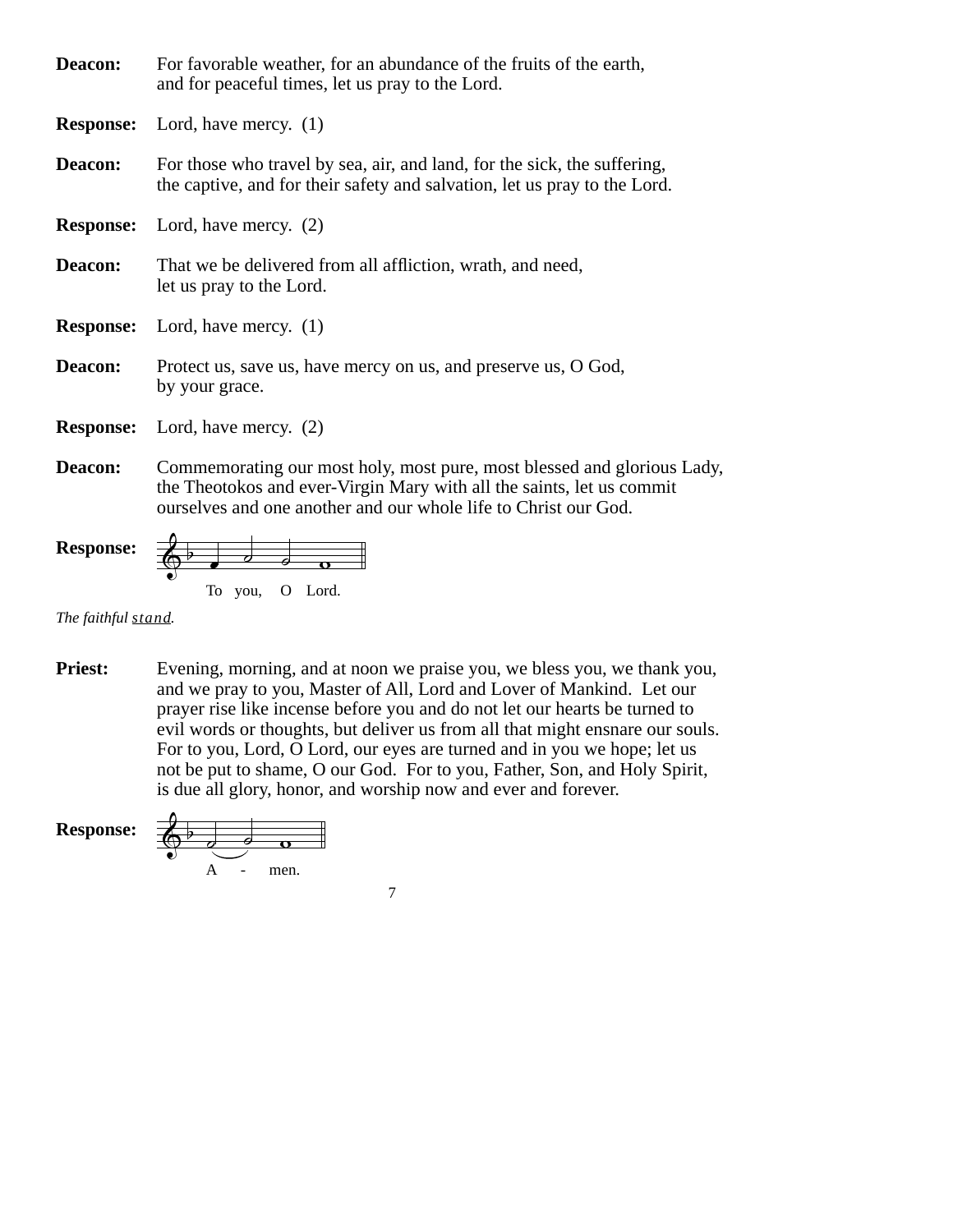*Please turn to the insert for the Lamp-lighting psalms and the hymnody proper to this Sunday.*





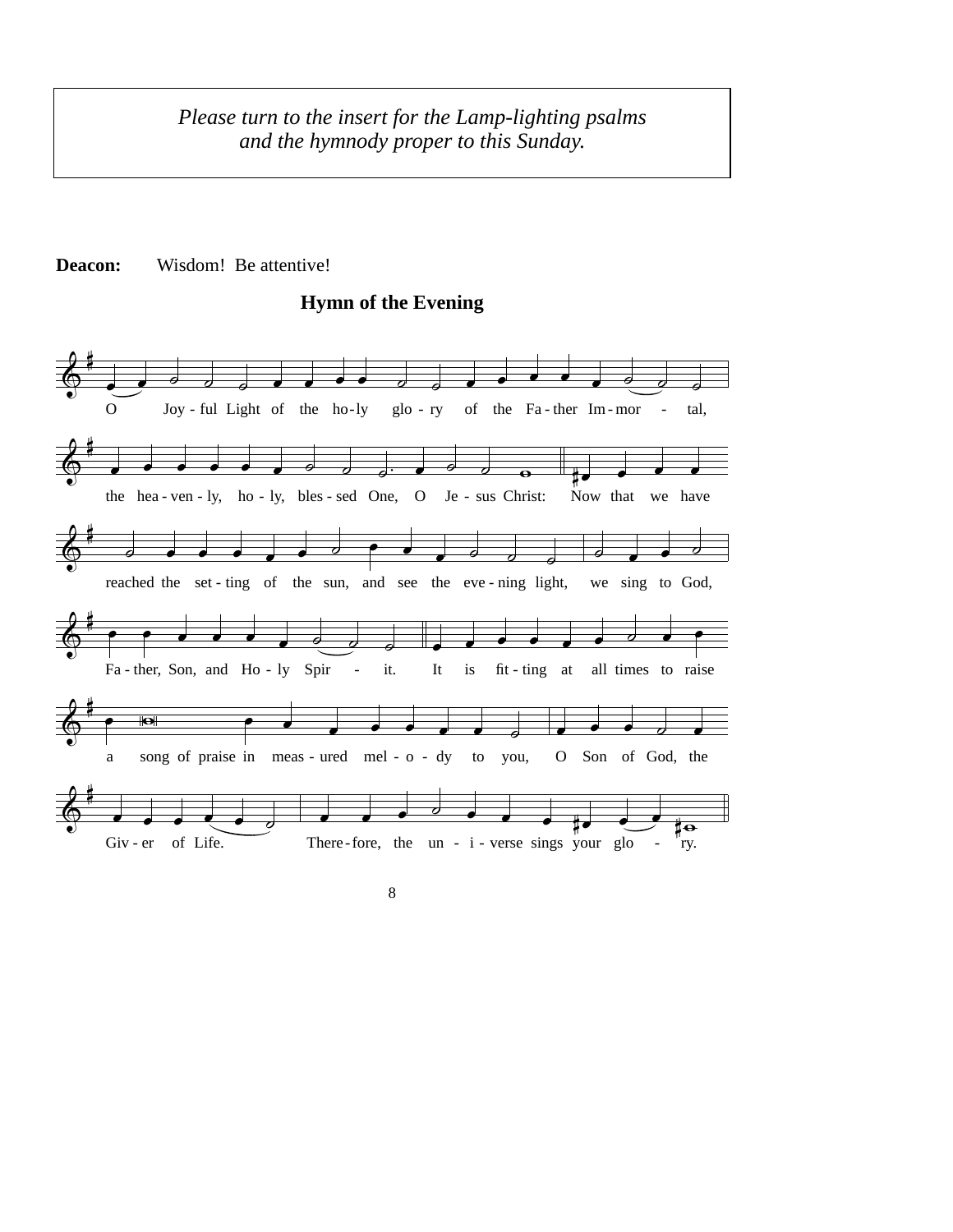# **Evening Prokeimenon**

Let us be attentive! **Deacon:**

Peace  $\div$  be to all! **Priest:**

Wisdom! Be attentive! **Deacon:**

*The verses of the Prokeimenon are sung either by the Deacon or by the Priest.* 

*Prokeimenon for Cheesefare (Forgiveness) Sunday*



- *Verse:*  Let your saving help, O God, protect me.
- *Verse:*  See, you lowly ones, and be glad.
- *Verse:*  You who seek God, may your hearts be merry.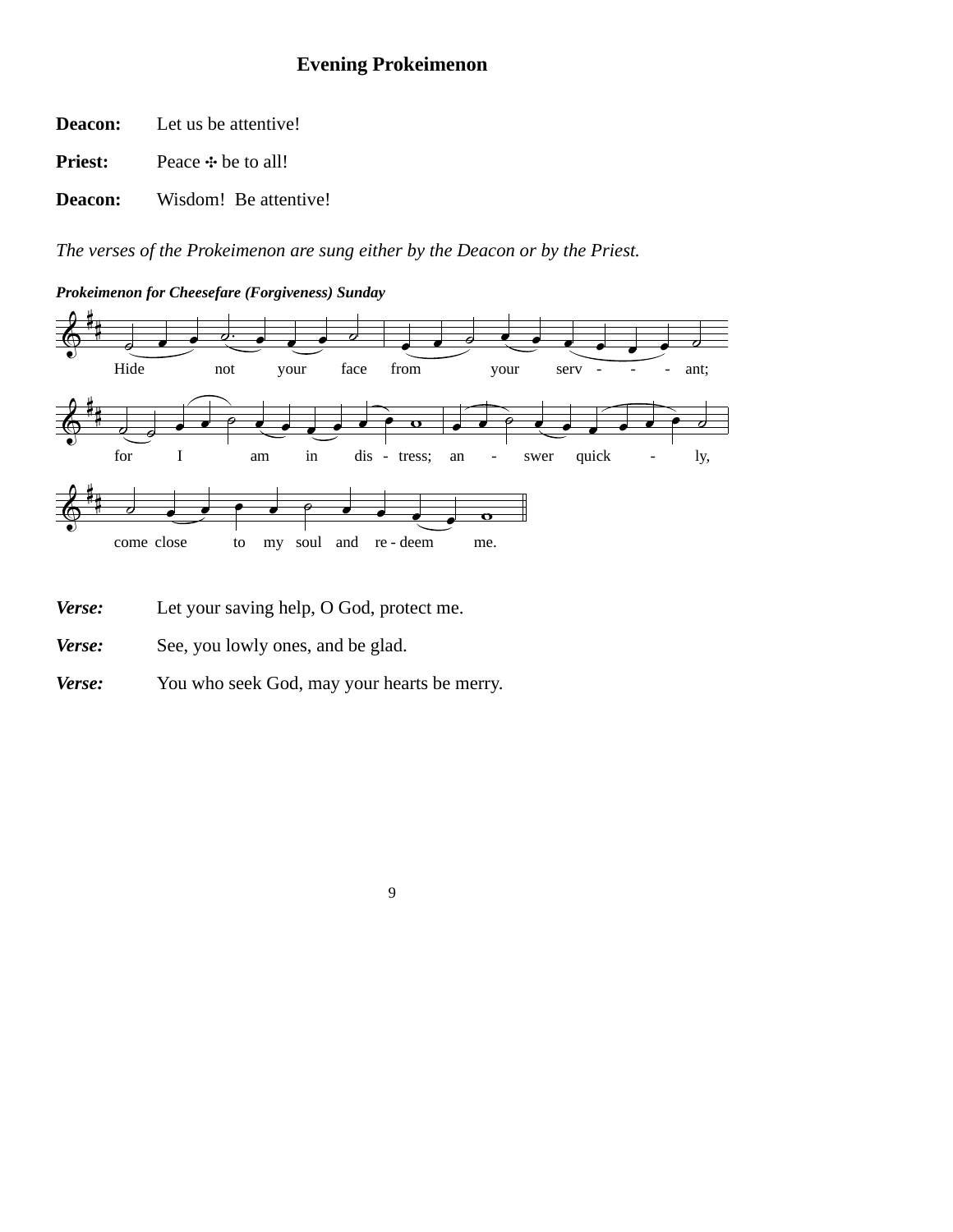# **Hymn of Glorification**



*The faithful are seated*

## **Litany of Supplication**

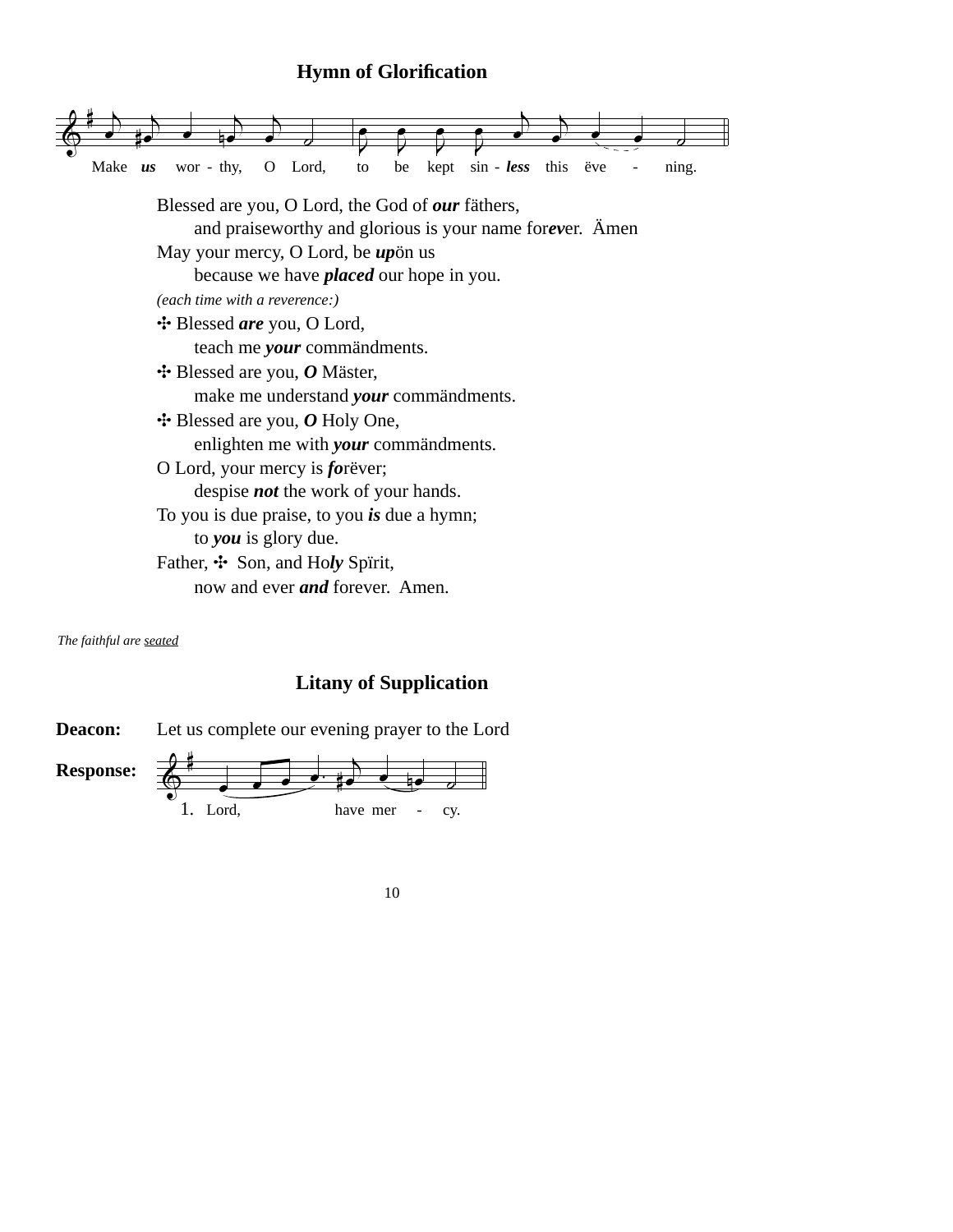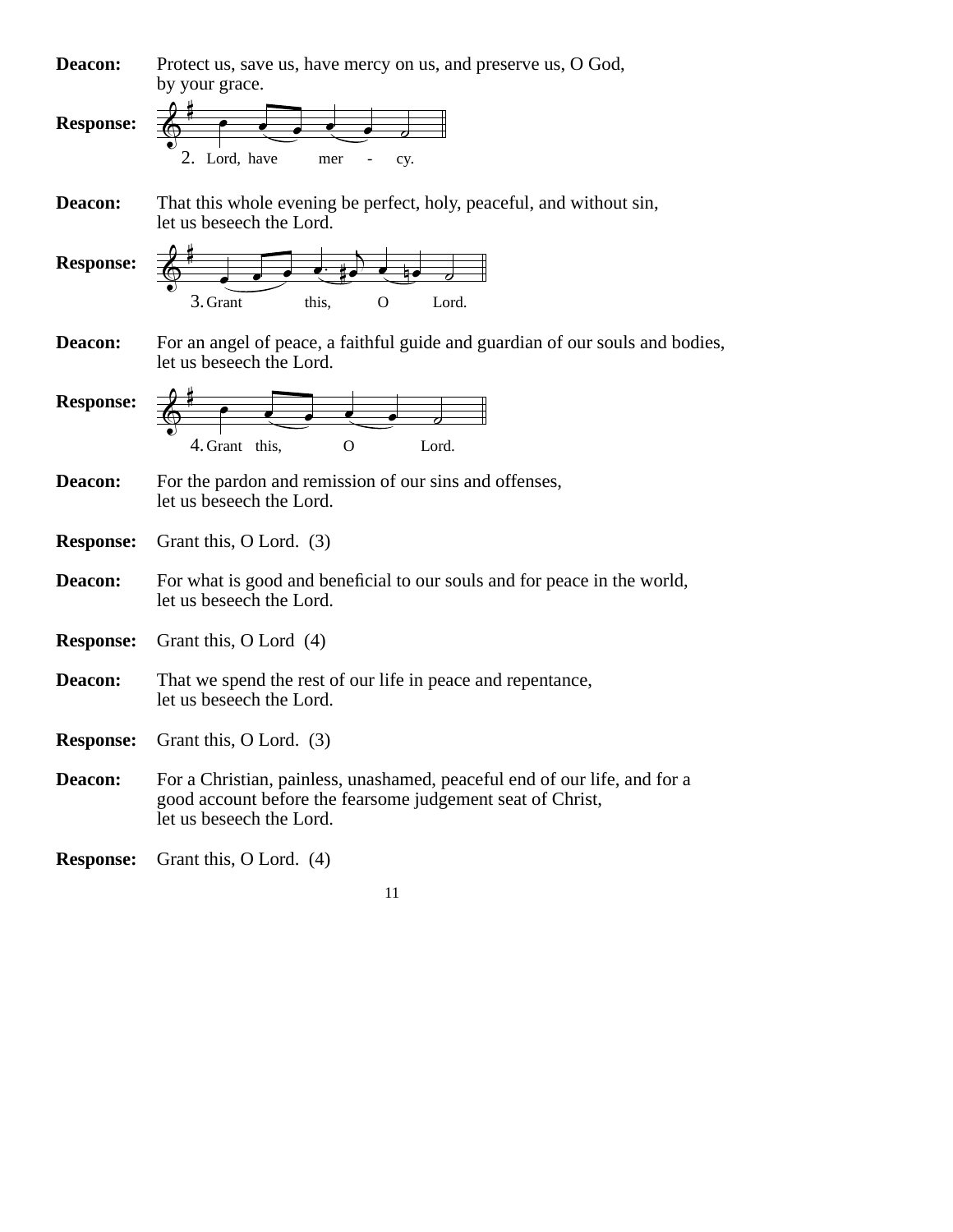Commemorating our most holy, most pure, most blessed and glorious Lady, the Theotokos and ever-Virgin Mary with all the saints, let us commit ourselves and one another, and our whole life to Christ our God. **Deacon:**



*The faithful stand.*

Great and most high God, you alone possess immortality and dwell in unapproachable light. You made all creation with wisdom, dividing light from darkness, establishing the sun to rule the day and the moon and stars to rule the night. You have allowed us sinners to approach your presence with thanksgiving in this present hour and to offer you evening praise. O Lord, Lover of Mankind, make our prayer ascend to you like incense and accept it as a sweet fragrance. Grant that we may spend the present evening and the coming night in peace; clothe us with the armor of light; deliver us from the fears of the night and from everything that lurks about in darkness. Grant that the sleep you have given us to refresh our fatigue may be free from all illusions of the devil. Yes, O Master of All, Giver of good things, let us feel contrition as we lie on our beds remembering your name throughout the night. Enlightened by meditation on your commands, may we rise with gladdened soul to give glory to your goodness, offering prayers and supplications to your compassion for our sins and those of all your people. Visit us with mercy through the intercession of the holy Theotokos. **Priest:**

> For you, O God, are gracious and you love mankind, and we glorify you, Father, Son, and Holy Spirit, now and ever and forever.



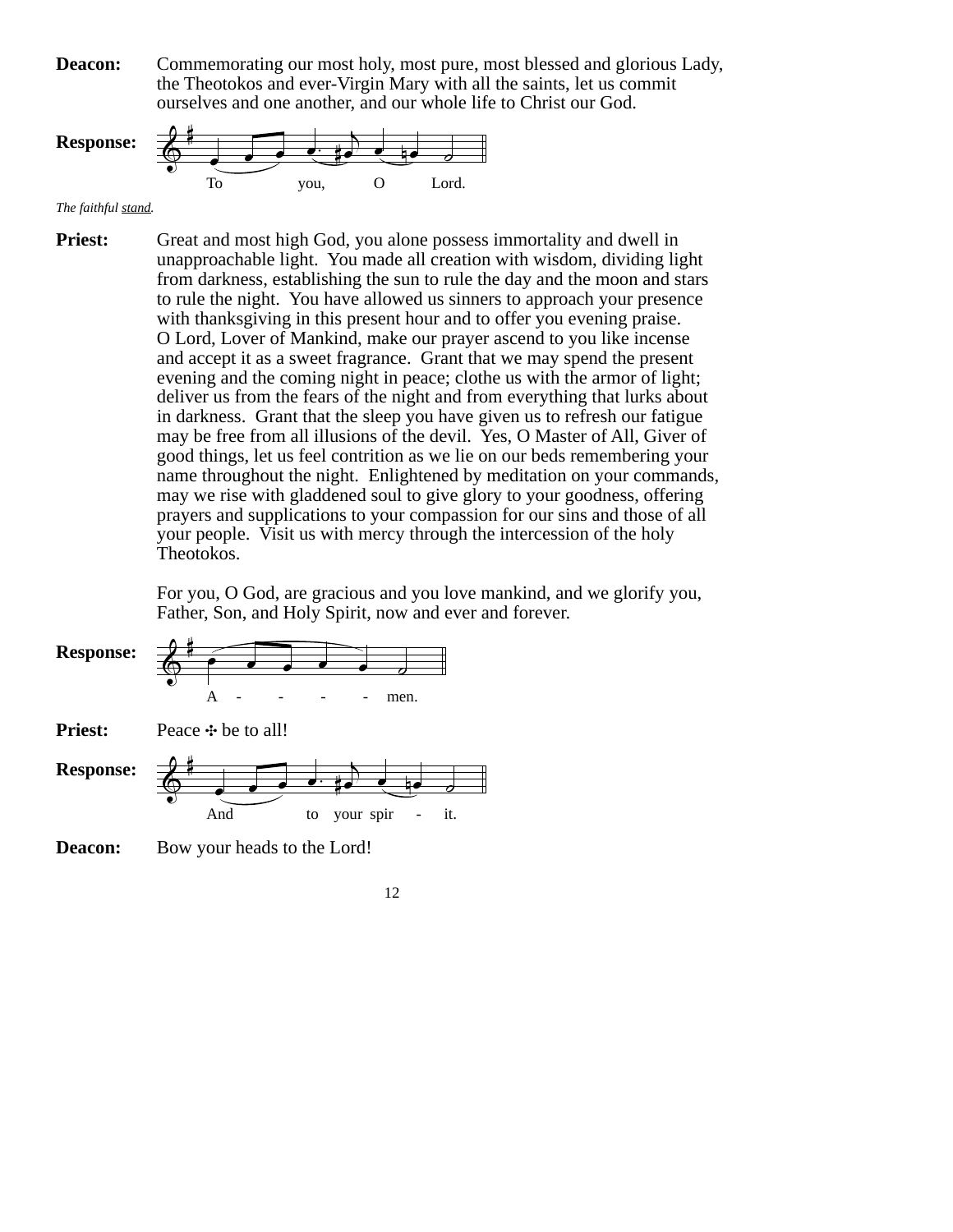

**Priest:** Lord our God, you bowed the heavens and came down for the salvation of the human race. Look upon your servants and upon your inheritance, for they have bowed their heads and bent their necks to you, the awesome Judge who love mankind. They do not expect human help, but await your mercy and long for your salvation. Protect them at all times, this evening and tonight, from every enemy, from all the devil's assaults, from vain thoughts and evil imaginings. May the might of your kingdom be blessed and glorified, Father, Son, and Holy Spirit, now and ever and forever.

**Response:**





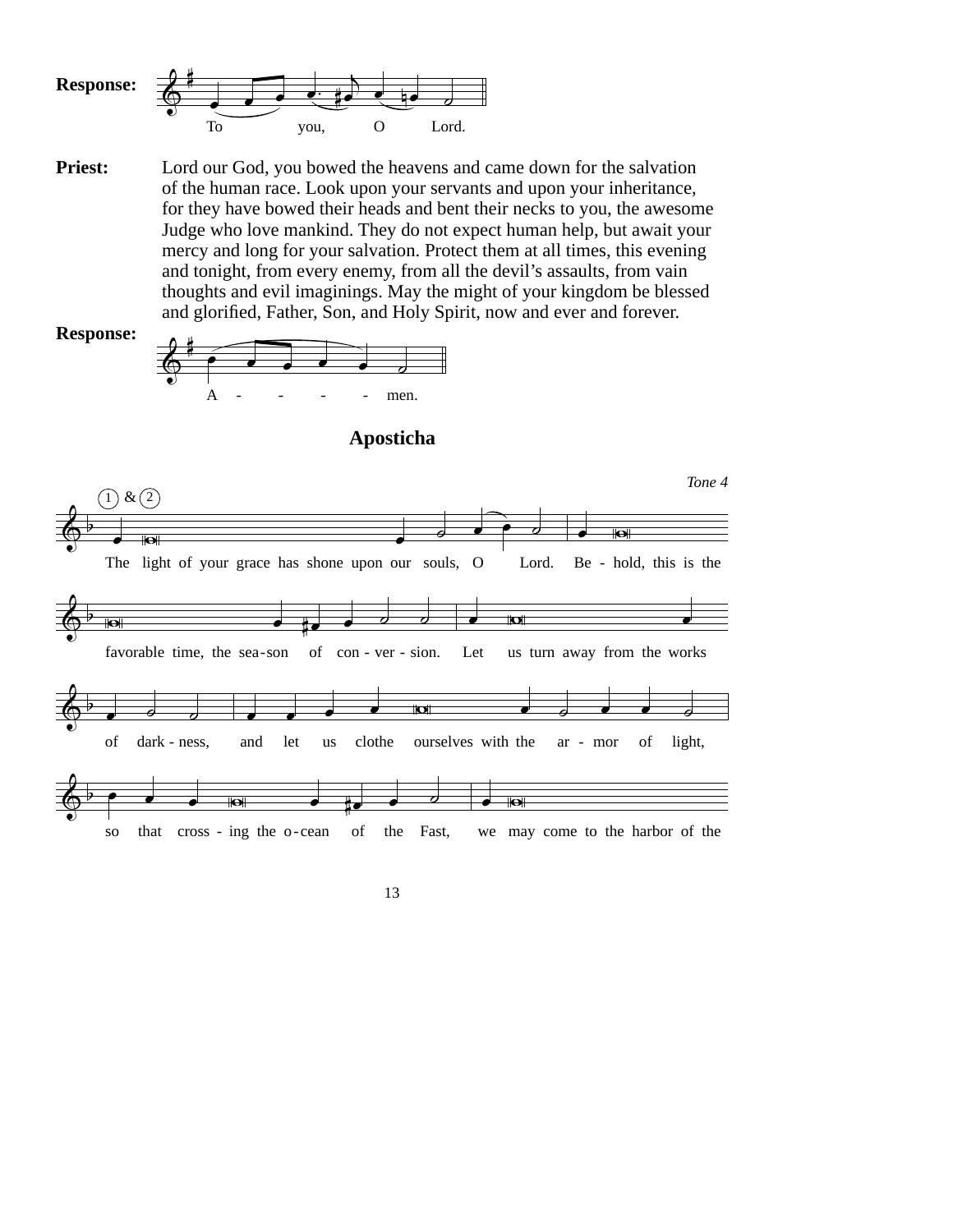

whom the angelic armies were brought forth from noth - ing - ness. Be - seech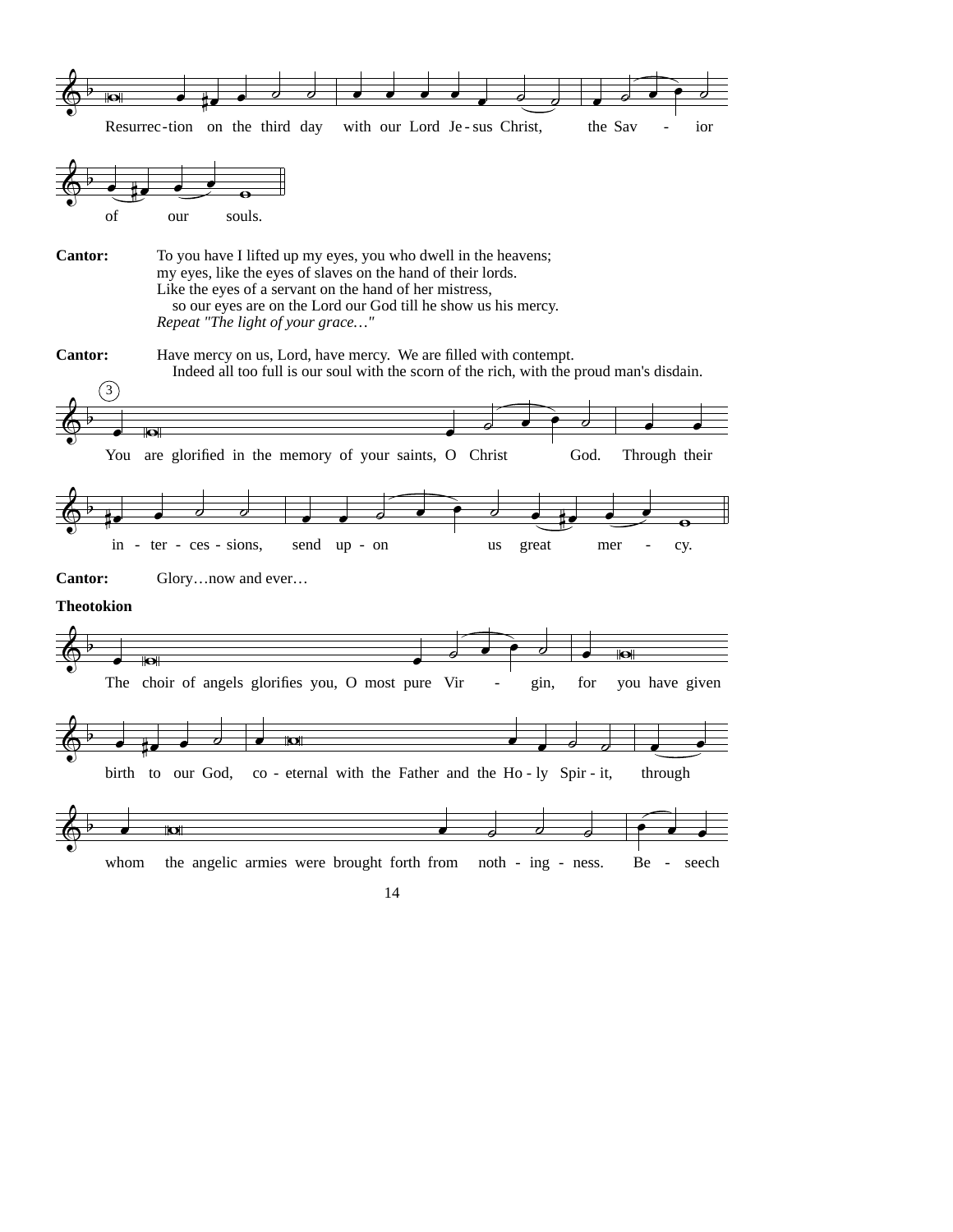

#### **Prayer of St. Simeon**



Now you may dismiss your serv-ant, O Mäs - ter, in peace ac-cord-ing to your word.

for my eyes have seen your *sal*vätion

which you have prepared before the face *of* all pëoples,

a light for revelation to *the* Gëntiles,

and the glory of your *peo*ple Ísrael.

## **Trisagion Prayers**

Holy God, Holy and Mighty, Holy and *Im*mörtal, have *mer*cy ön us. *(3 times)*

Glory to the Father, and to the Son, and to the Ho*ly* Spïrit, now and ever *and* forever. Amen.

Most Holy Trinity, have mercy on us; Lord, cleanse us of our sins; Master, forgive our *trans*grëssions,

Holy One, come to us and heal our infirmities *for* your näme's sake.

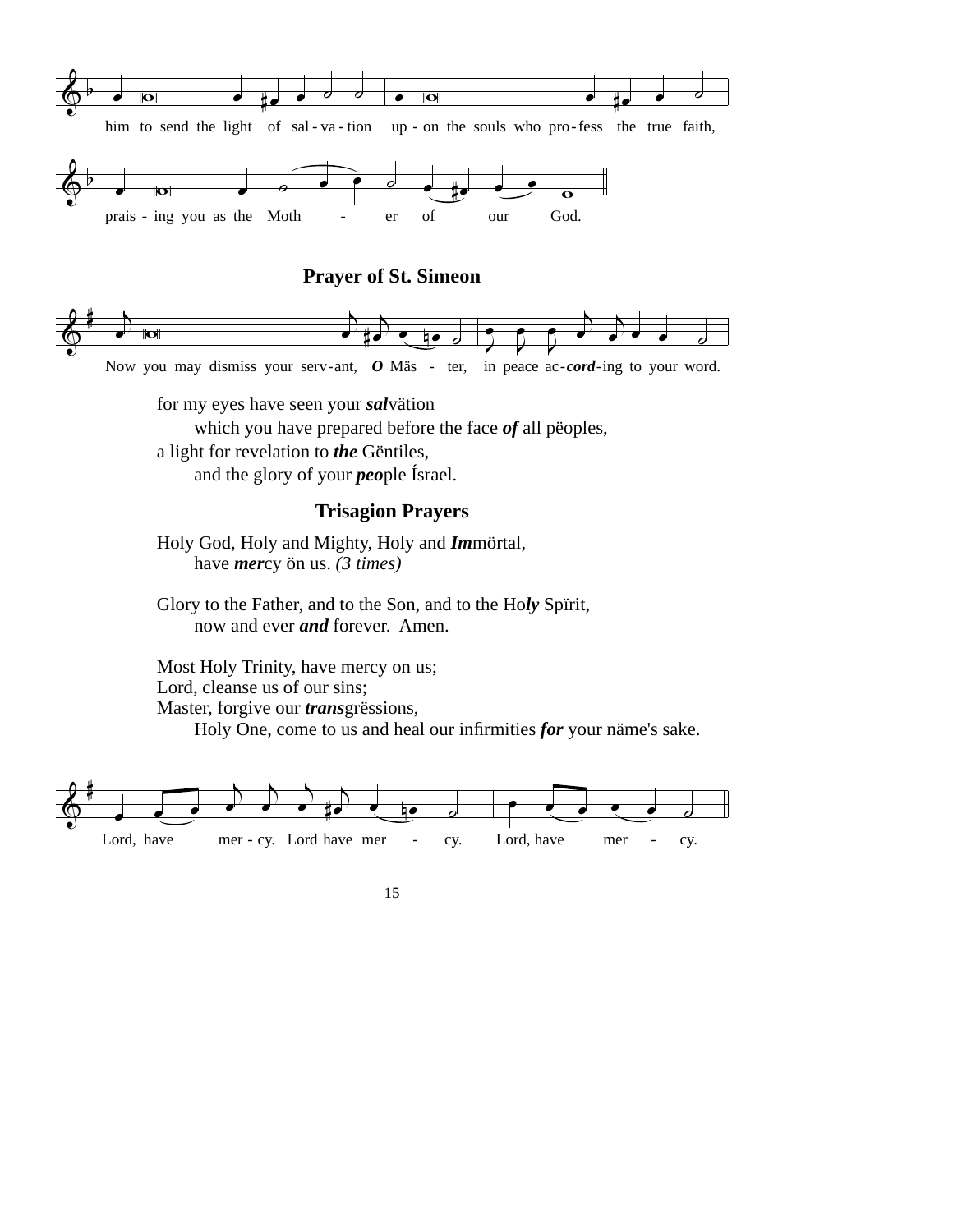Glory to the Father, and to the Son, and to the Ho*ly* Spïrit, \* now and ever *and* forever. Amen.

Our Father, who art in heaven, hallowed be thy name. Thy kingdom come, thy will be done on earth as it is in heaven. Give us this day our daily bread, and forgive us our trespasses as we forgive those who trespass against us, and lead us not into *temp*tätion, \* but deliver *us* from ëvil.

For thine is the kingdom and the power and glory, Father, Son, and Holy Spirit, now and ever and forever. **Priest:**



## **Dismissal for Fasts**

*After the Prayer of St. Simeon and the Trisagion Prayers, the following Troparia are sung in Tone 4:* 

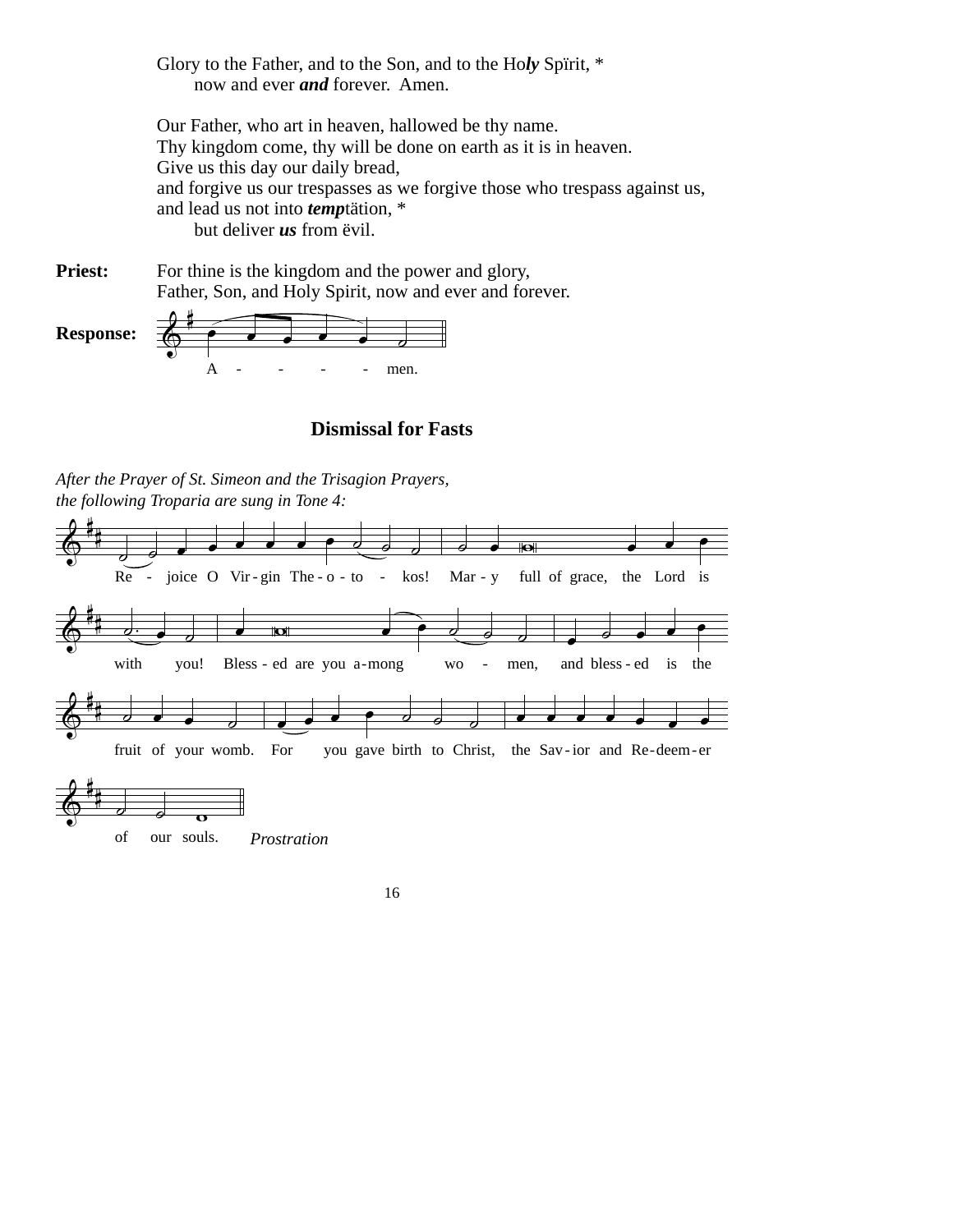**Cantor:** Glory…

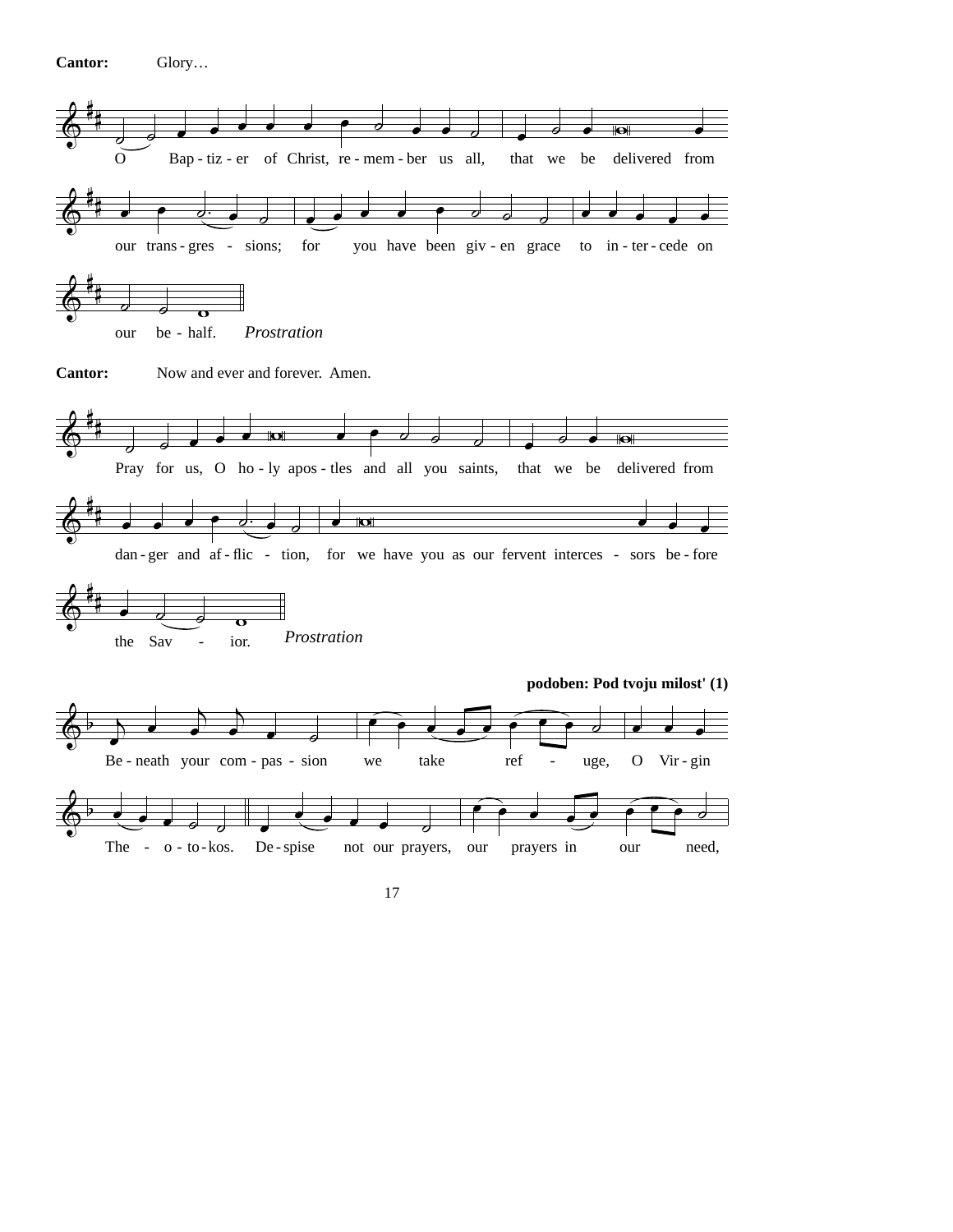

Lord, have mer - cy. Lord, have mer - cy.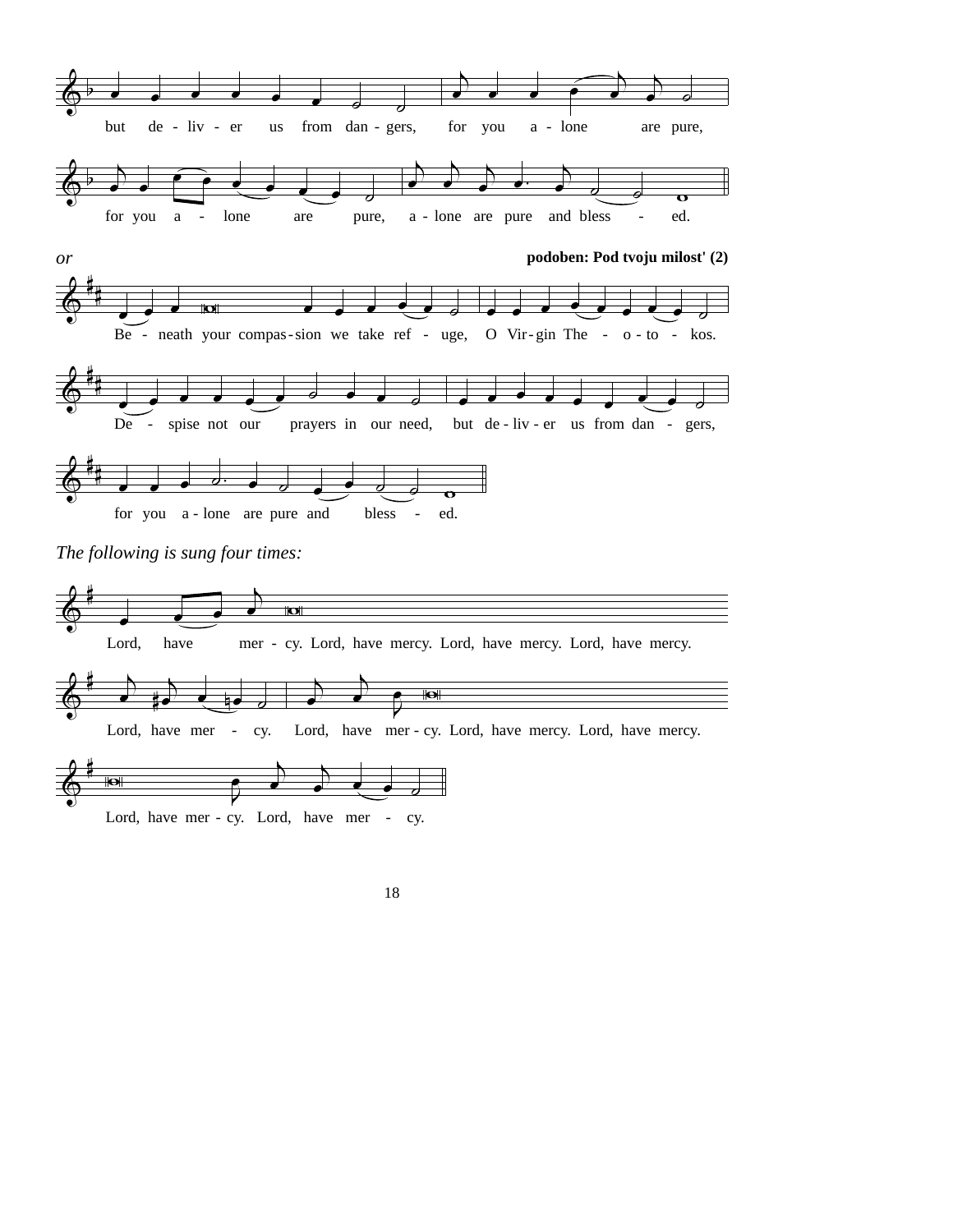

Blessed is Christ our God, the One-Who-Is, always, now and ever and forever. **Priest:**



King of heaven, support our civil authorities, confirm the faith, calm the nations, give peace to the world and safeguard this city (*or* this holy monastery), grant those who have gone before us a dwelling place among the righteous, accept us in repentance and have mercy, for you are good and love us all. **Priest:**



Glory to the Father, and to the Son, and to the Ho*ly* Spïrit, now and ever *and* forever. Amen.

More honorable than *the* Cherubim, and beyond compare more glorious *than* the Seraphim, who, a virgin, gave birth *to* God the Word, you, truly the Theoto*kos*, we magnify.

In *the* name of the Lord, Father, *give* the blëssing.

Through the prayers of our holy fathers, O Lord Jesus Christ our God, have mercy on us. **Priest:**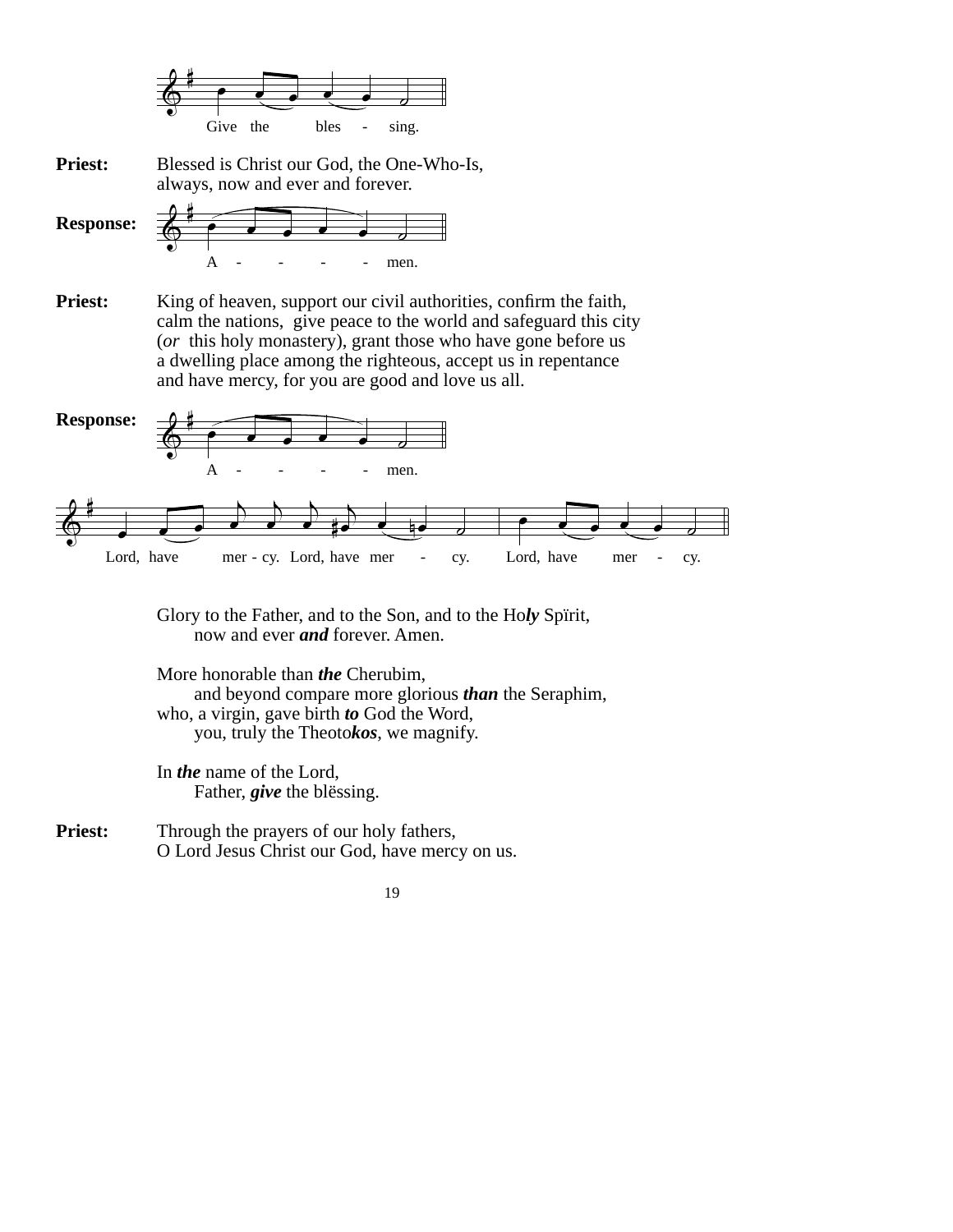

#### **The Prayer of St. Ephrem**

 $\&$  $\overline{\phantom{a}}$  $\rightarrow$  $\overrightarrow{ }$  $\rightarrow$ <u>#e e n</u>e o  $\bullet$   $\bullet$   $\bullet$   $\bullet$   $\bullet$ **All** Lord and Master of my life, spare me from the spirit of indifference, despair, lust for power, and idle chatter. *(Prostration)* Instead, bestow on me, your servant, the spirit of integrity, humility, patience, and love. *(Prostration)* Yes, O Lord and King, let me see my own sins and not judge my brothers and sisters; for you are blessed forever and ever. Amen. *(Prostration) Then, with a simple bow, the following is repeated four times:* O God, be merciful to me, a sinner. O God, cleanse me of my sins and have mercy on me. O Lord, forgive me, for I have sinned without number. *Once more, the Prayer of St. Ephrem is recited, without the usual prostrations. One prostration is made at the conclusion of the prayer.*  Holy God, Holy and Mighty, Holy and *Im*mörtal, have *mer*cy ön us. *(3 times, each with a prostration)* Glory to the Father, and to the Son, and to the Ho*ly* Spïrit, now and ever *and* forever. Amen. Most Holy Trinity, have mercy on us; Lord, cleanse us of our sins; Master, forgive our *trans*grëssions, Holy One, come to us and heal our infirmities *for* your näme's sake.

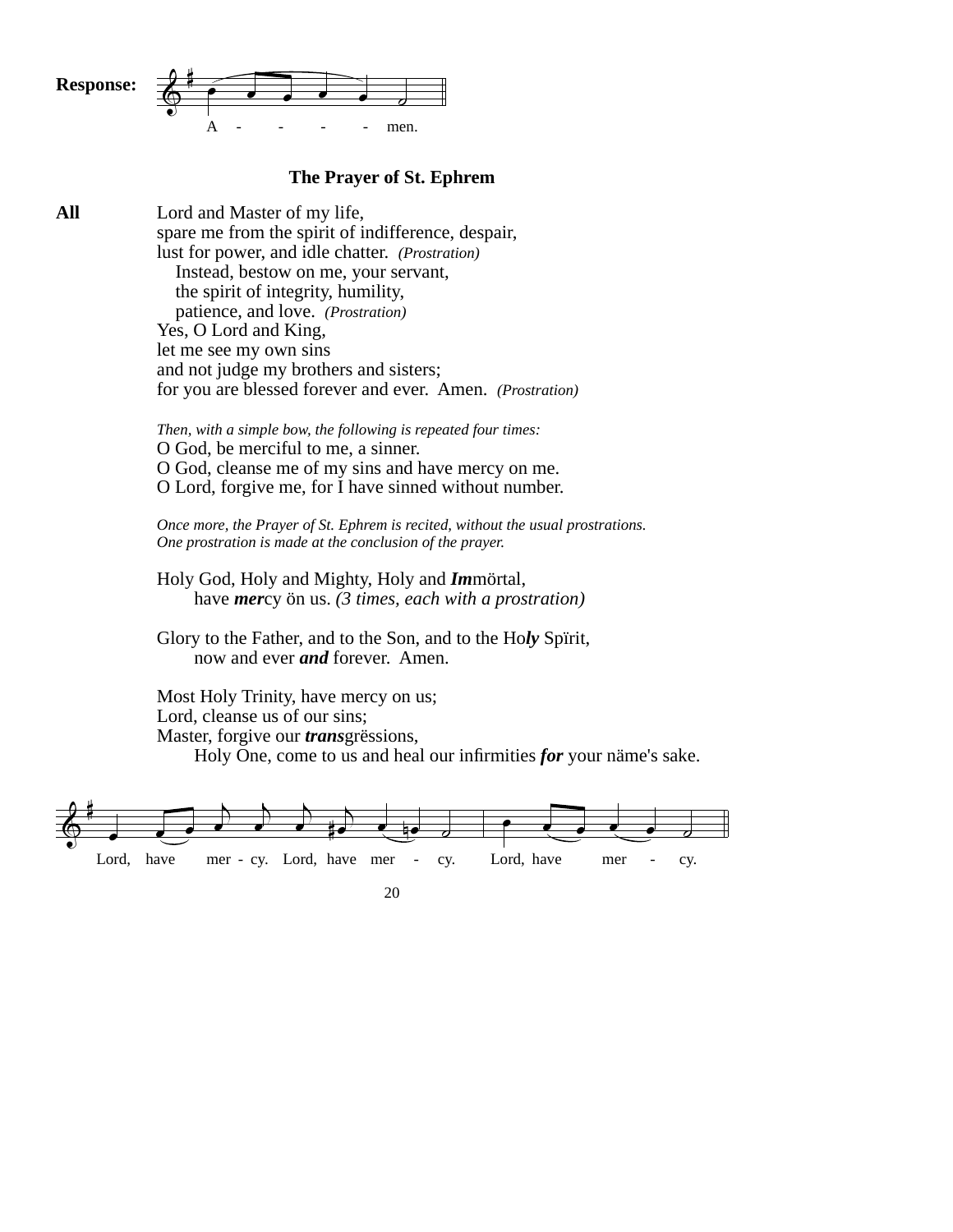Glory to the Father, and to the Son, and to the Holy Spirit, now and ever and forever. *A*men.

Our Father, who art in heaven, hallowed be thy name. Thy kingdom come, thy will be done on earth as it is in heaven. Give us this day our daily bread, and forgive us our trespasses as we forgive those who trespass against us, and lead us not into temptation, but deliver us *from* evil.

For thine is the kingdom and the power and glory, Father, Son, and Holy Spirit, now and ever and forever. **Priest:**

**Response:**



All-holy Trinity, consubstantial power, indivisible Kingdom, and Cause of all good, be favorable even to me, a sinner. Give strength and understanding to my heart; cleanse me of all defilement, and enlighten my mind, that I may always glorify, praise and worship you, saying: One is holy, one is Lord, Jesus Christ, to the glory of God the Father, amen. **Priest:**



**Psalm 33**

*The verses of this psalm are alternated between cantor and faithful.* 

I will bless the Lord at all times, his praise al*ways* on my lips; in the Lord my soul shall make its boast. The hum*ble* shall hear and be glad.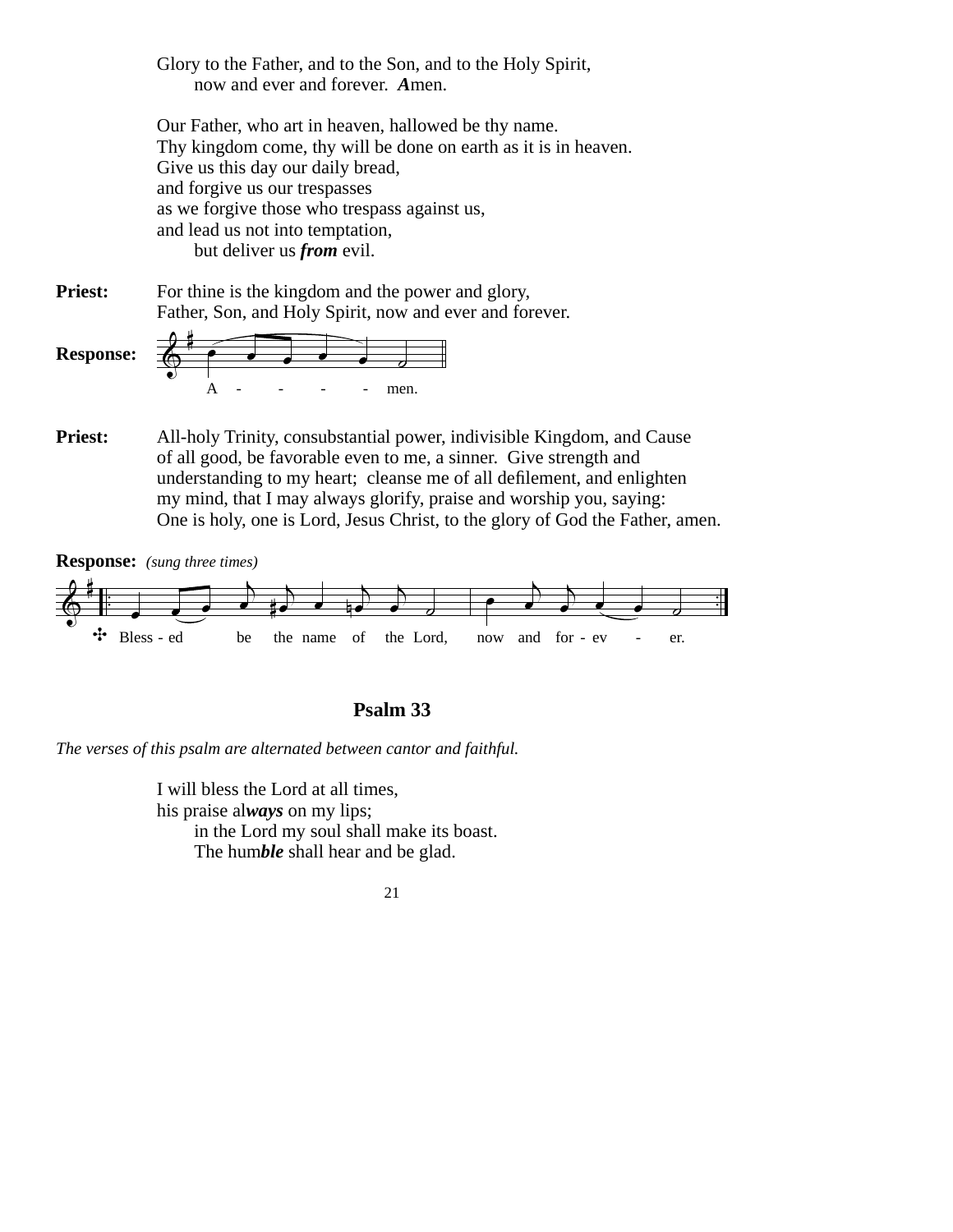Glorify the Lord with me. Together let *us* praise his name. I sought the Lord and he answered me; from all my ter*rors* he set me free.

Look towards him and be radiant; let your fa*ces* not be abashed.

> This poor man called, the Lord heard him and rescued *him* from all his distress.

The angel of the Lord is encamped, around those who revere him, *to* rescue them. Taste and see that the Lord is good. He is happy *who* seeks refuge in him.

Revere the Lord, you his saints.

They lack nothing, those who *re*vëre him. Strong lions suffer want and go hungry but those who seek the Lord *lack* no blëssing.

Come, children, and hear me

that I may teach you *the* fear of the Lord. Who is he who longs for life and many days, to enjoy *his* prosperity?

Then keep your tongue from evil and your lips *from* speaking deceit. Turn aside from evil and do good; seek *and* strive after peace.

The Lord turns his face against the wicked to destroy their remem*brance* from the earth. The Lord turns his eyes to the just and his *ears* to their appeal.

They call and the Lord hears and rescues them *in* all their distress. The Lord is close to the broken-hearted;

those whose spir*it* is crushed he will save.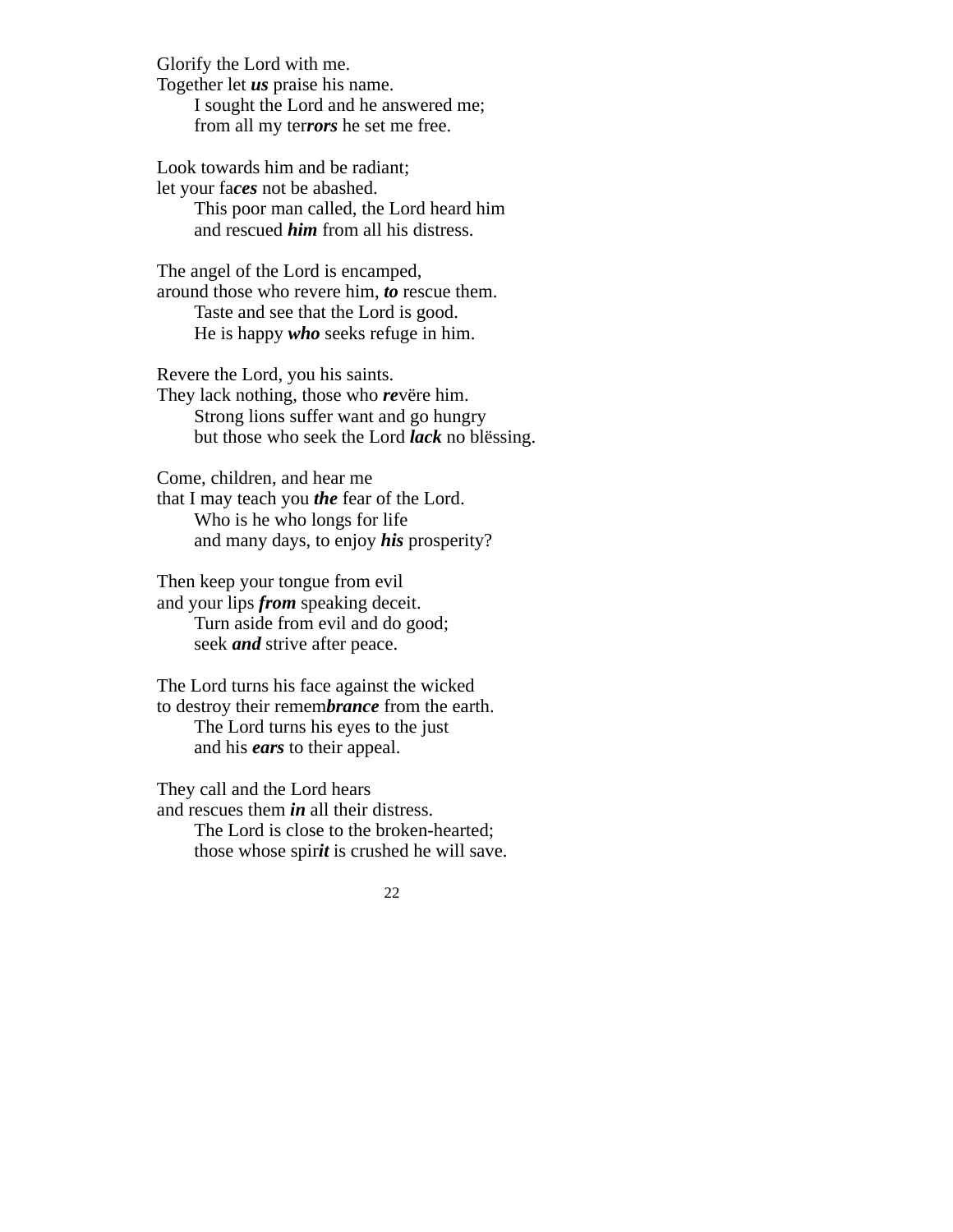Many are the trials of the just man but from them all the Lord *will* rescue him. He will keep guard over all his bones, not one of his bones *shall* be bröken.

Evil brings death to the wicked; those who hate *the* good are doomed.

> The Lord ransoms the souls of his servants. Those who hide in *him* shall not be condemned.

It is truly proper to glorify you, who *have* börne God, the ever-blessed, immaculate, and the *Moth*er of our God. More honorable than *the* Cherubim, and beyond compare more glorious *than* the Seraphim, who, a virgin, gave birth *to* God the Word;

you, truly the Mother of *God*, we magnify!

Glory to the Father, and to the Son, and to the Ho*ly* Spïrit, now and ever *and* forever. Amen.



May Christ our true God have mercy on us and save us through the prayers of his most pure Mother, through the protection of the honorable, heavenly, bodiless powers; through the prayers of the holy *(Name)*, *(to whom this church is dedicated,)* and *(Name)*, *(whose feast we celebrate today)* and through the prayers of all the saints; for he is gracious and loves us all. **Priest:**

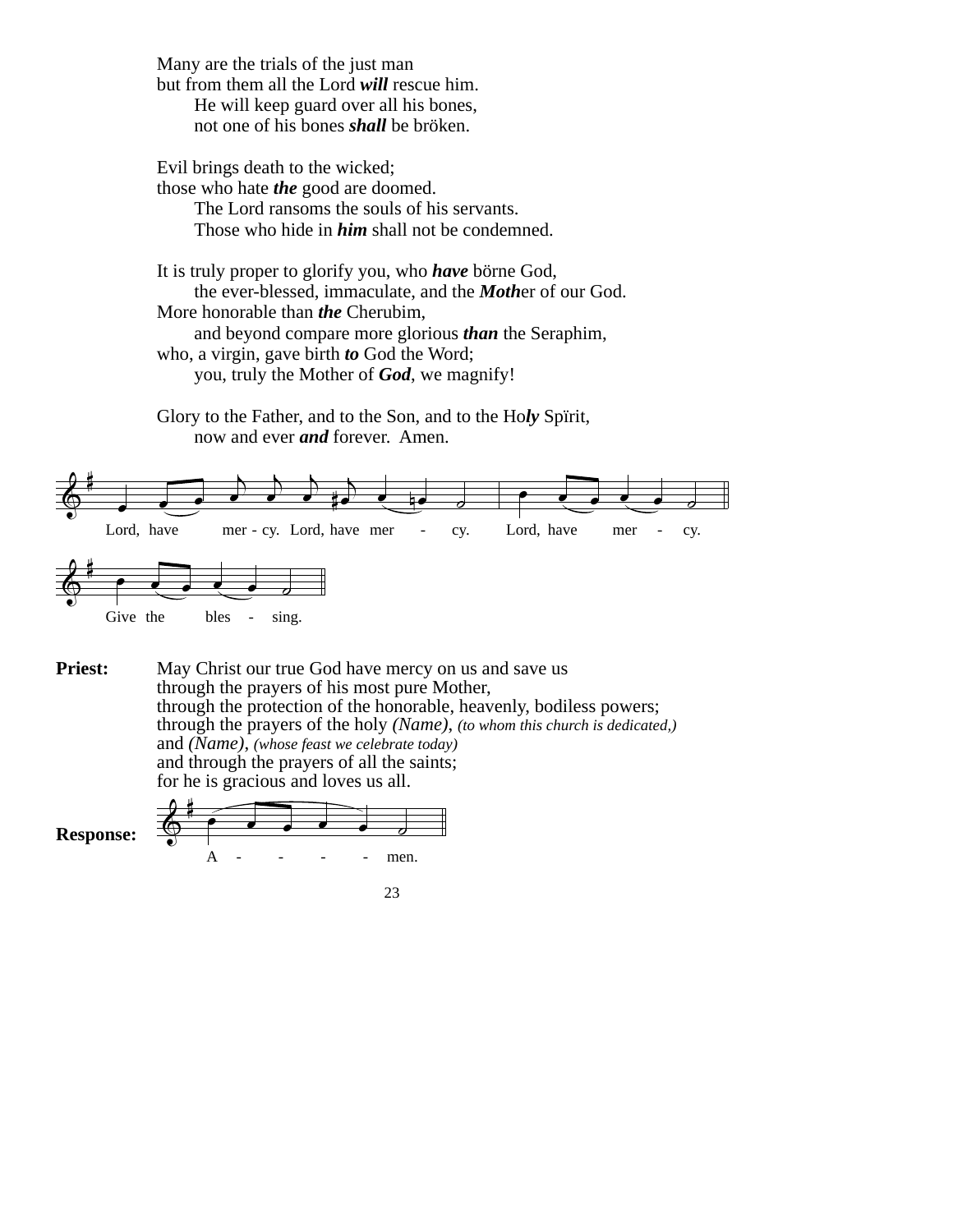**Having suffered (Preterpivyj)**



## **The Ceremony of Mutual Forgiveness**

*The priest comes to the ambon, faces the faithful, and says:*

| <b>Priest:</b>   | Good brothers and sisters,<br>grant me your blessing<br>and pardon me all the wrongs I have done this day,<br>in word or deed or thought,<br>with all my spiritual and bodily faculties. |
|------------------|------------------------------------------------------------------------------------------------------------------------------------------------------------------------------------------|
| <b>Response:</b> | May God himself forgive you, Reverend Father,<br>and have mercy on you!                                                                                                                  |
|                  | Bless us, Reverend Father,<br>and forgive us the wrongs that we have done this day,<br>in word or deed or thought,<br>with each of our spiritual and bodily faculties.                   |
| <b>Priest:</b>   | Through his grace, may God forgive you also,<br>and may he have mercy on you all!                                                                                                        |